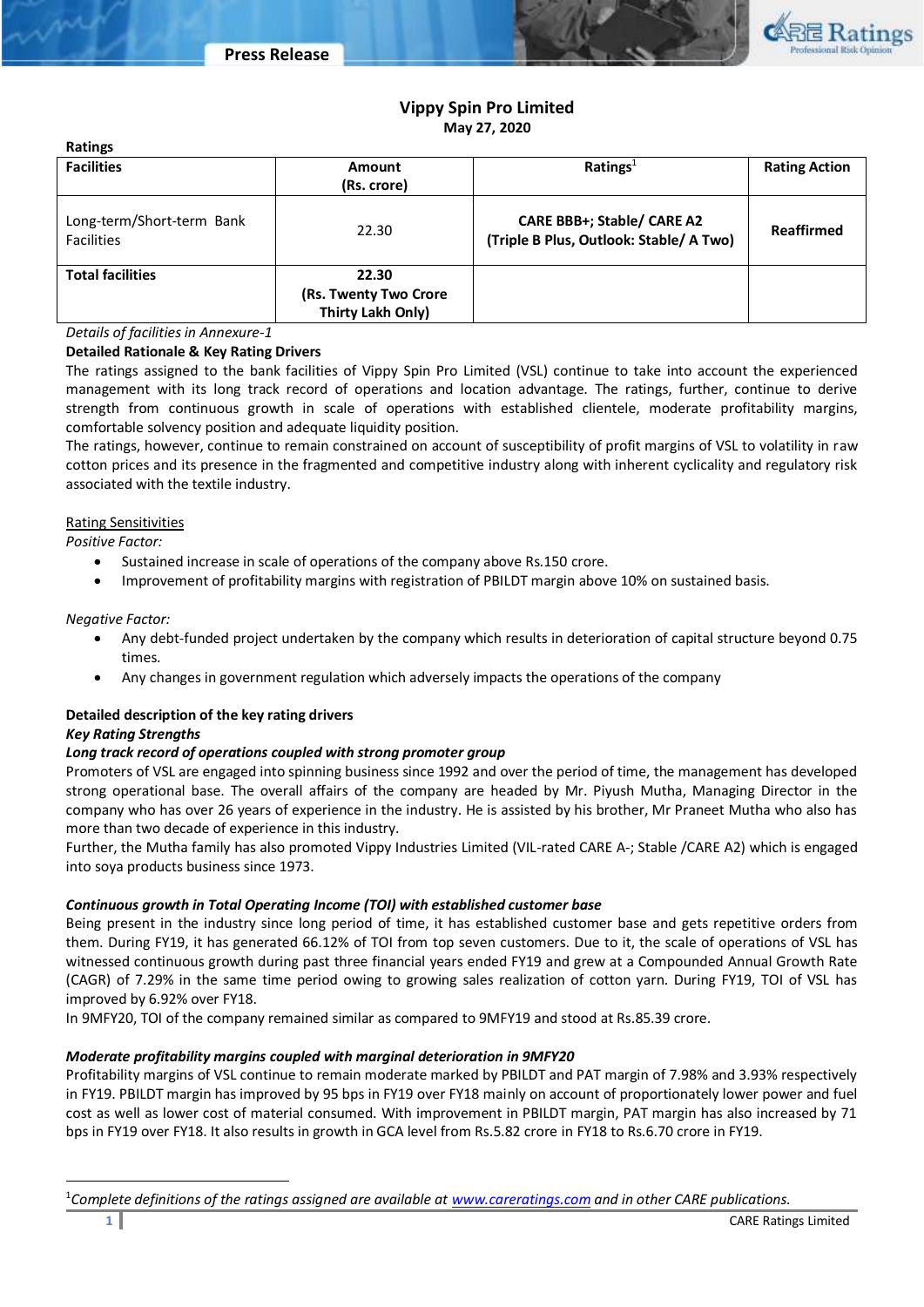

# *Comfortable solvency position*

The capital structure of the company continues to remain comfortable marked by overall gearing ratio of 0.50 times as on March 31, 2019. The debt service coverage indicators of the company stood comfortable marked by total debt to GCA at 3.00 times as on March 31, 2019, marginally improved from 3.05 times as on March 31, 2018 owing to higher GCA level as against increase in total debt. Interest coverage has also improved from 7.71 times in FY18 to 8.81 times in FY19 on account of proportionately higher increase in PBILDT level than interest expenses.

#### **Key Rating Weaknesses**

# *Susceptibility of profit margins of VSL to volatility in raw cotton prices*

VSL's profitability is susceptible to the movement in the prices of raw cotton and cotton yarn. The prices of raw cotton are volatile in nature and depend upon factors like area under production, yield for the year, international demand supply scenario, inventory carry forward from the previous year and export quota along with minimum support price (MSP) decided by the government. Prices of raw cotton have been volatile over last couple of years, which translates into risk of inventory losses for the industry players. Furthermore, these factors have contributed to decline in bargaining power of yarn manufacturers leading to subdued margins.

# *Fragmented market along with inherent cyclicality and regulatory risk associated with the textile industry*

Textile is a cyclical industry and closely follows the macroeconomic business cycles. High competitive intensity in the textile industry, volatility of cotton prices, elevated inflation levels and sluggish demand outlook from developed markets are the major cause of concern for the Indian textile industry.

A slowdown in the garment industry is one of the biggest risk faced by cotton spinners today especially on account of shift in bulk of garment production to Bangladesh and Vietnam to meet the global demand. Going ahead, the prices of cotton and cotton yarn are likely to be largely determined by the Chinese cotton policy, trend in the currency movement and yield of raw cotton.

#### *Liquidity: Adequate*

The liquidity position of the company remained adequate marked by about 51% average of maximum utilization in past 12 months ended January 2020. Since the company is engaged into cotton yarn manufacturing and operations of cotton business are seasonal in nature and procurement period of the raw material i.e. cotton lies in the Q4 which results in higher inventory as on balance sheet date and consequently operating cycle stood high at 139 days in FY19 as against 127 days in FY18. Due to high inventory, current ratio stood comfortable at 2.11 times while quick ratio stood below unity level as on March 31, 2019. The company had cash and bank balance of Rs.0.03 crore and it has envisaged GCA of Rs.6.16 crore as against debt repayment obligation of Rs.0.75 crore for FY20.

CARE also takes cognizance the impact of Covid-19 on the business and liquidity position of the company. The plant of the company was shut down from March 20, 2020 and again resumed its operations from May 09, 2020. The company does not have any major long term debt obligation and utilization of its working capital limit also stood around 20-30% in past three months ended May 15, 2020 as against total sanction limit of Rs.22 crore and thus unutilized bank lines as well as internal accruals are more than adequate to meet its any impact on its liquidity position arises owing to any inventory build-up, increased working capital requirements and unabsorbed fixed cost burden. Further, please note that, the company has not availed moratorium or any enhancement in the bank facility due to Covid-19.

## **Analytical approach:** Standalone

## **Applicable Criteria**

[Criteria on assigning 'outlook' and 'credit watch' to Credit Ratings](http://www.careratings.com/pdf/resources/Rating_Outlook_and_credit_watch_May_2019.pdf) [CARE's Policy on Default Recognition](file:///C:/Users/ayush.khandelwal/AppData/Local/Microsoft/Windows/INetCache/ayush.khandelwal/AppData/Local/Microsoft/Windows/INetCache/Content.Outlook/DHBNWJ2V/Sanction%20Limit%20–%20Fund%20Based%20-Rs.22%20crore,%20Non%20Fund%20based%20–%20Rs0.30%20crore.%20Disbursed%20in%20December%202019.%20Interest%20rate%20–%208.60%25,%20Utilization%20of%20fund%20based%20–%2060-70%25) [Policy on Withdrawal of ratings](http://www.careratings.com/pdf/resources/CARECreditRatingProcess.pdf) [Criteria for Short Term Instruments](http://www.careratings.com/upload/NewsFiles/GetRated/Short%20Term%20Instruments.pdf) [Rating Methodology](http://www.careratings.com/upload/NewsFiles/GetRated/Rating%20Methodology%20_Cotton%20Textile%20Manufacturing_Oct_2019.pdf) – Cotton Textile Financial ratios – [Non-Financial Sector](http://www.careratings.com/pdf/resources/Financial%20ratios%20-%20Non%20Financial%20Sector-Sept2019.pdf)

## **About the Company**

Incorporated in April 1992, VSL is a public limited company promoted by Mutha family based in Ujjain. VSL manufactures open-ended cotton yarn through rotor spinning technology at its facility located in Dewas near Indore, Madhya Pradesh (MP). Presently, VSL has an installed capacity of 3,168 rotors or 9,000 Metric Tonne Per Annum (MTPA) as on March 31, 2019 for manufacturing of cotton yarn for counts ranging from 4s to 32s. VSL specializes in manufacturing of slub yarn, multi-count yarn, multi-twist yarns and waxed yarn which finds its applications in industrial fabrics as well as clothing fabric and denim. It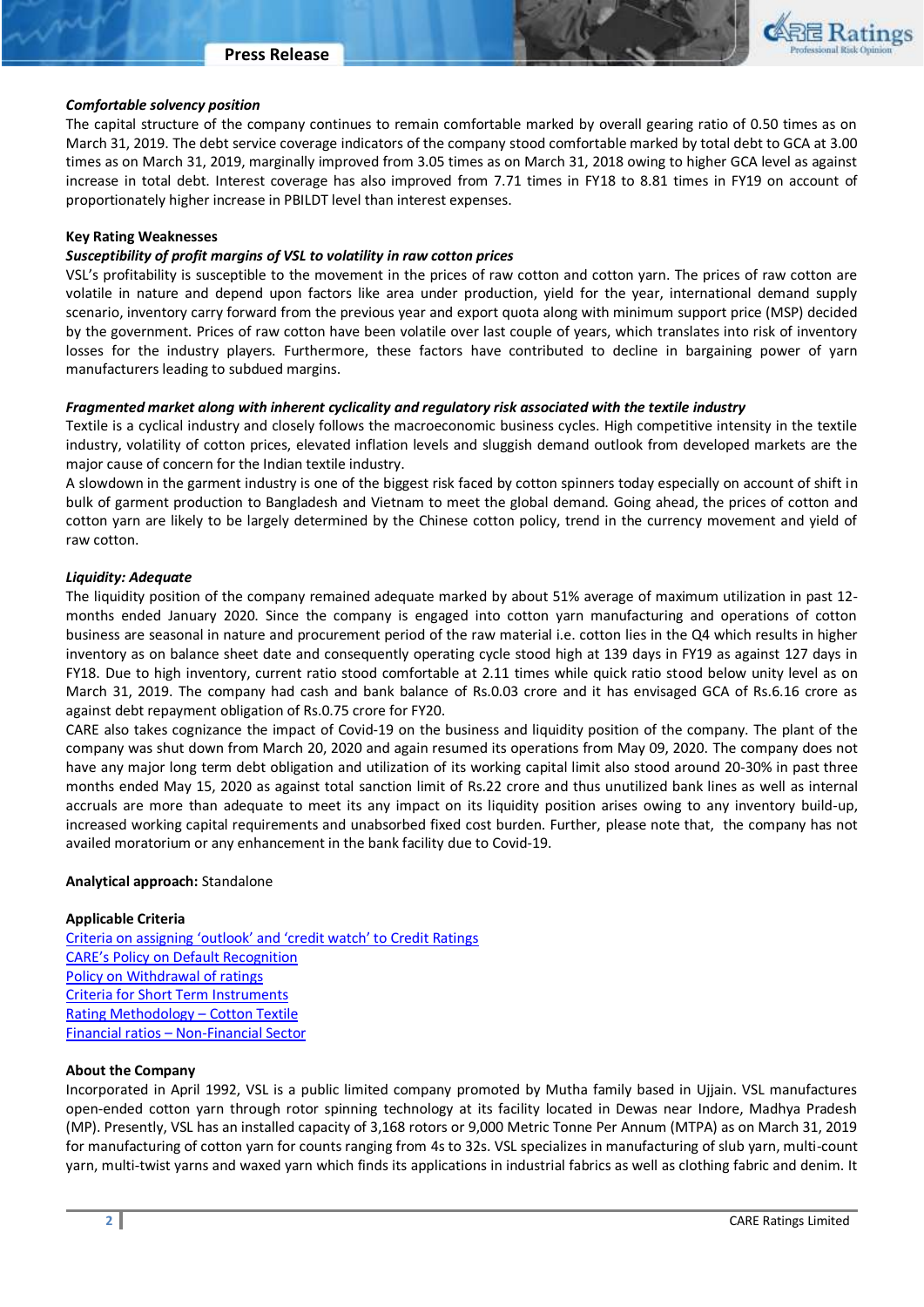markets its product in domestic as well as export markets. Further, the company has set up a 6 Megawatt (MW) of wind mill and 1 MW of solar power plant for captive consumption.

| <b>Brief Financials (Rs. crore)</b> | 31-03-2018 | 31-03-2019 |
|-------------------------------------|------------|------------|
|                                     | A          |            |
| Total operating income              | 106.48     | 113.85     |
| PBILDT                              | 7.49       | 9.09       |
| PAT                                 | 3.34       | 4.47       |
| Overall gearing (times)             | 0.49       | 0.50       |
| Interest coverage (times)           | 7.71       | 8.81       |
|                                     |            |            |

*A:Audited*

In 9MFY20, the company has achieved TOI of Rs.85.39 crore with PBILDT and PAT margin of 6.34% and 3% respectively.

#### **Status of non-cooperation with previous CRA:** Not Applicable

**Any other information:** None

## **Rating History for last three years:** Please refer Annexure-2

#### **Annexure-1: Details of Instruments/Facilities**

| Name of the<br>Instrument | Date of<br><b>Issuance</b> | Coupon<br>Rate | <b>Maturity</b><br>Date | Size of the<br>Issue<br>(Rs. crore) | Rating assigned<br>along with Rating<br><b>Outlook</b> |
|---------------------------|----------------------------|----------------|-------------------------|-------------------------------------|--------------------------------------------------------|
| Non-fund-based - LT/ ST-  |                            |                |                         | 0.30                                | CARE BBB+; Stable /                                    |
| <b>Bank Guarantees</b>    |                            |                |                         |                                     | <b>CARE A2</b>                                         |
| Fund-based - LT/ ST-      |                            |                |                         | 22.00                               | CARE BBB+; Stable /                                    |
| CC/Packing Credit         |                            |                |                         |                                     | <b>CARE A2</b>                                         |

## **Annexure-2: Rating History of last three years**

| Sr. | Name of the                 | <b>Current Ratings</b> |               |                |             | <b>Rating history</b> |             |              |
|-----|-----------------------------|------------------------|---------------|----------------|-------------|-----------------------|-------------|--------------|
| No. | Instrument/Bank             | <b>Type</b>            | <b>Amount</b> | Rating         | Date(s) $8$ | Date(s) & Rating(s)   | Date(s) &   | Date(s) &    |
|     | <b>Facilities</b>           |                        | Outstanding   |                | Rating(s)   | assigned in 2019-     | Rating(s)   | Rating(s)    |
|     |                             |                        | (Rs. crore)   |                | assigned in | 2020                  | assigned in | assigned in  |
|     |                             |                        |               |                | 2020-2021   |                       | 2018-2019   | 2017-2018    |
|     | 1. Non-fund-based - LT/ ST- | LT/ST                  | 0.30          | <b>CARE</b>    |             | 1) CARE BBB+;         |             | 1)CARE       |
|     | <b>Bank Guarantees</b>      |                        |               | BBB+;          |             | Stable / CARE A2      |             | BBB+; Stable |
|     |                             |                        |               | Stable /       |             | (23-Mar-20)           |             | / CARE A2    |
|     |                             |                        |               | <b>CARE A2</b> |             | 2) CARE BBB+;         |             | (30-Mar-18)  |
|     |                             |                        |               |                |             | Stable / CARE A2      |             |              |
|     |                             |                        |               |                |             | (01-Apr-19)           |             |              |
|     | 2. Fund-based - LT/ ST-     | LT/ST                  | 22.00         | <b>CARE</b>    |             | 1) CARE BBB+;         |             | 1)CARE       |
|     | <b>CC/Packing Credit</b>    |                        |               | BBB+;          |             | Stable / CARE A2      |             | BBB+; Stable |
|     |                             |                        |               | Stable /       |             | (23-Mar-20)           |             | CARE A2      |
|     |                             |                        |               | <b>CARE A2</b> |             | 2) CARE BBB+;         |             | (30-Mar-18)  |
|     |                             |                        |               |                |             | Stable / CARE A2      |             |              |
|     |                             |                        |               |                |             | (01-Apr-19)           |             |              |
|     | 3. Fund-based - LT-Term     | <b>LT</b>              |               |                |             | 1) Withdrawn          |             | 1)CARE       |
|     | Loan                        |                        |               |                |             | (23-Mar-20)           |             | BBB+; Stable |
|     |                             |                        |               |                |             | 2) CARE BBB+;         |             | (30-Mar-18)  |
|     |                             |                        |               |                |             | Stable                |             |              |
|     |                             |                        |               |                |             | (01-Apr-19)           |             |              |